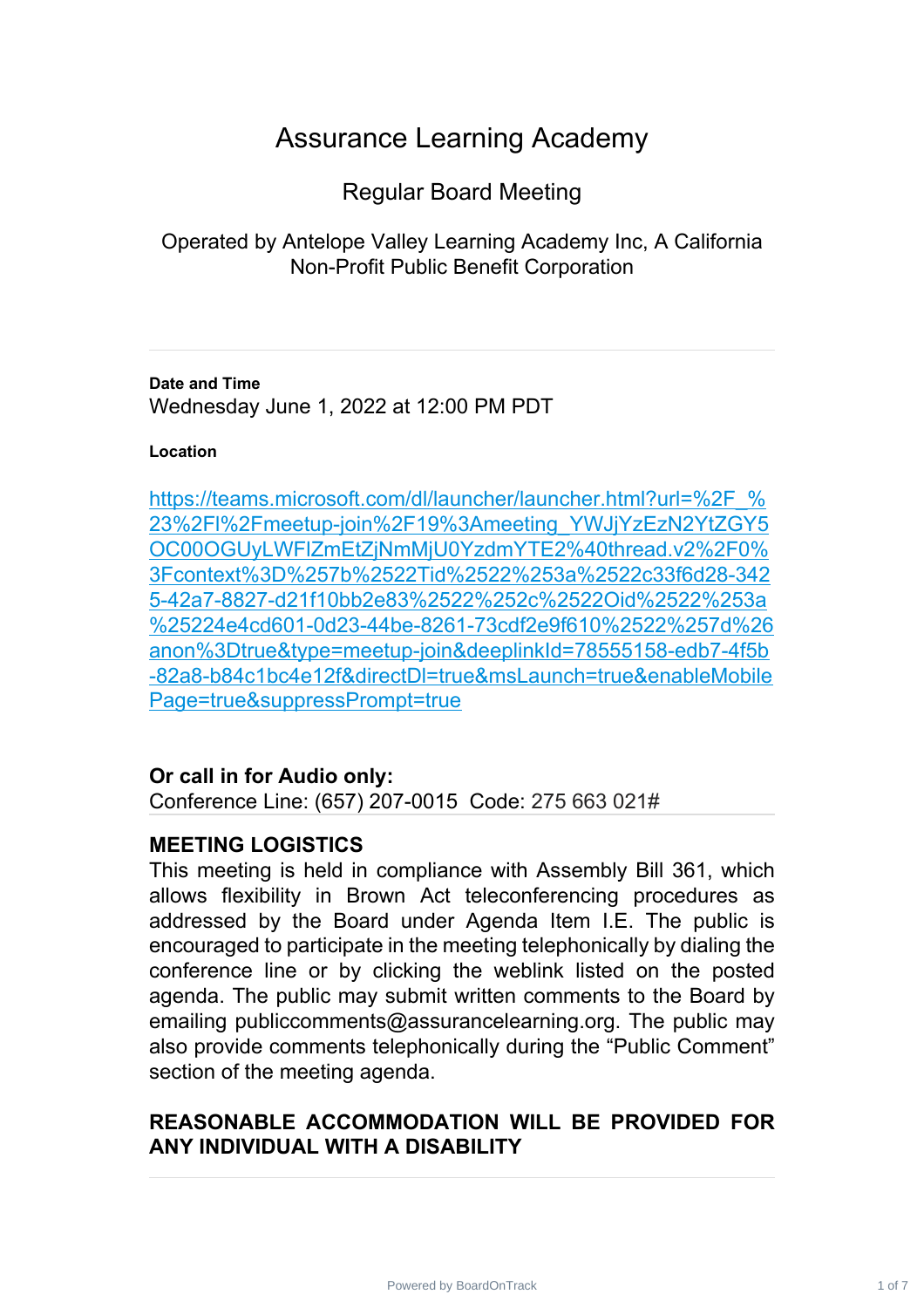Please see the "Accommodations" notice below.

| Agenda                                                                                                                                                                                                   |                           | <b>Purpose Presenter</b> | <b>Time</b>        |
|----------------------------------------------------------------------------------------------------------------------------------------------------------------------------------------------------------|---------------------------|--------------------------|--------------------|
| I. Opening Items                                                                                                                                                                                         |                           |                          | 12:00<br><b>PM</b> |
| <b>Opening Items</b>                                                                                                                                                                                     |                           |                          |                    |
| A. Call the Meeting to Order                                                                                                                                                                             |                           | Claudette<br><b>Beck</b> |                    |
| <b>B.</b> Roll Call and Establishment of<br>Quorum                                                                                                                                                       |                           | Claudette<br><b>Beck</b> |                    |
| Members of the Board Roll Call and Establishment of Quorum<br><b>Claudette Beck, Board President</b><br>Michael R. Adams, Board Secretary<br>Victoria Hancock, Board Member<br>Mike Molloy, Board Member |                           |                          |                    |
| <b>C.</b> Pledge of Allegiance                                                                                                                                                                           |                           | Claudette<br><b>Beck</b> |                    |
| <b>D.</b> Staff Introductions                                                                                                                                                                            |                           | Claudette<br><b>Beck</b> |                    |
| At this time, staff members will be invited to state their names and titles.                                                                                                                             |                           |                          |                    |
| <b>E.</b> Adopt Resolution Continuing<br>Board of Directors' Authority to Hold<br><b>Virtual or Teleconference Meetings</b><br><b>Pursuant to Assembly Bill 361</b>                                      | Vote                      | <b>Jeff</b><br>Martineau |                    |
| <b>F.</b> Approve Agenda for the June 1,<br>2022, Regular Public Meeting of the<br><b>Board of Directors</b>                                                                                             | Vote                      | Claudette<br><b>Beck</b> |                    |
| <b>G.</b> Approve Minutes of the May 16,<br>2022, Regular Public Meeting of the<br><b>Board of Directors</b>                                                                                             | Approve<br><b>Minutes</b> | Claudette<br><b>Beck</b> |                    |

#### **II. Consent Agenda**

*All items listed under consent agenda are considered by the Board to be routine and consistent with approved policies and practices of the Charter School. The Board will be asked to approve all of the consent*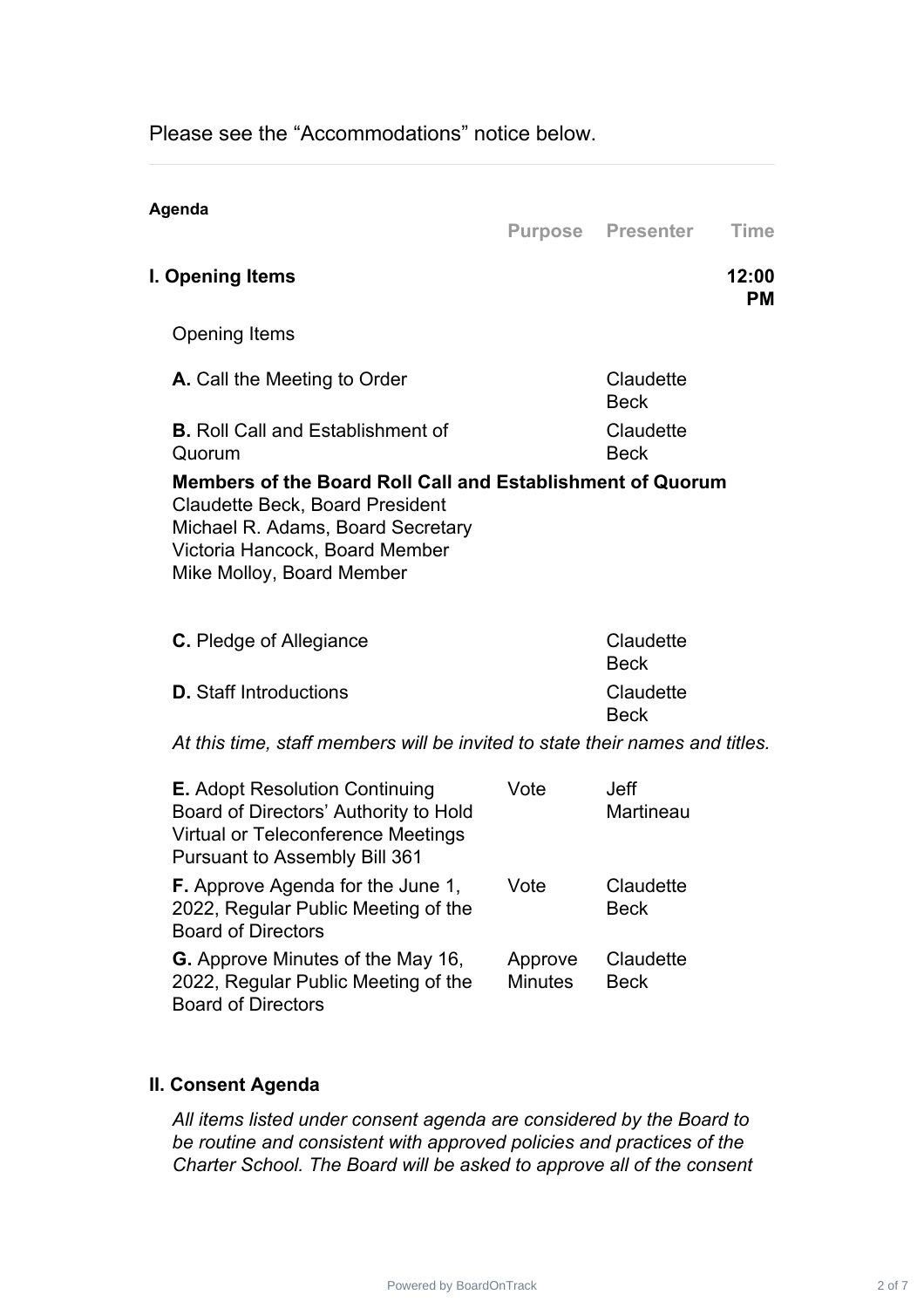#### **Purpose Presenter Time**

*agenda items by a single vote unless requested by a Board member to be discussed and considered for action separately.*

| A. Consent Agenda Items | Vote | Claudette |
|-------------------------|------|-----------|
|                         |      | Beck      |

1. The Board will be asked to accept the Uniform Complaints Report for the 2021-2022 school year: 0 Complaints Received

#### **III. Public Comment**

*At this time, members of the public may address the Board on any item within the subject matter jurisdiction of the Board, whether or not the item is on the agenda, by dialing the teleconference line or by clicking the weblink listed on the posted agenda. The time allotted per presentation will not exceed three (3) minutes, except in the case where a member of the public utilizes a translator, in which case the time allotted will not exceed six (6) minutes. In accordance with the Brown Act, no action may occur at this time, but it is the Board's prerogative to hold a brief discussion, provide information to the public, provide direction to staff, or schedule the matter for a future meeting.*

| <b>A.</b> Public Comment                                                           | FYI        | Claudette<br><b>Beck</b> |
|------------------------------------------------------------------------------------|------------|--------------------------|
| <b>IV. School Reports and Information</b>                                          |            |                          |
| A. Area Superintendent Update                                                      | <b>FYI</b> | <b>Michelle</b><br>Berry |
| <b>B.</b> WIOA Update                                                              | <b>FYI</b> | Victor<br>Nardiello      |
| <b>C.</b> Report on Mathematics<br><b>Placement Results</b>                        | <b>FYI</b> | <b>Michelle</b><br>Berry |
| <b>D.</b> LCFF Local Indicators Report for<br><b>School Year 2021-2022</b>         | FYI        | <b>Michelle</b><br>Berry |
| <b>E.</b> School Survey Report                                                     | <b>FYI</b> | <b>Michelle</b><br>Berry |
| <b>F.</b> Annual IRS Form 990, Return of<br><b>Organization Exempt From Income</b> | FYI        | Guita<br>Sharifi         |

Tax and the California return for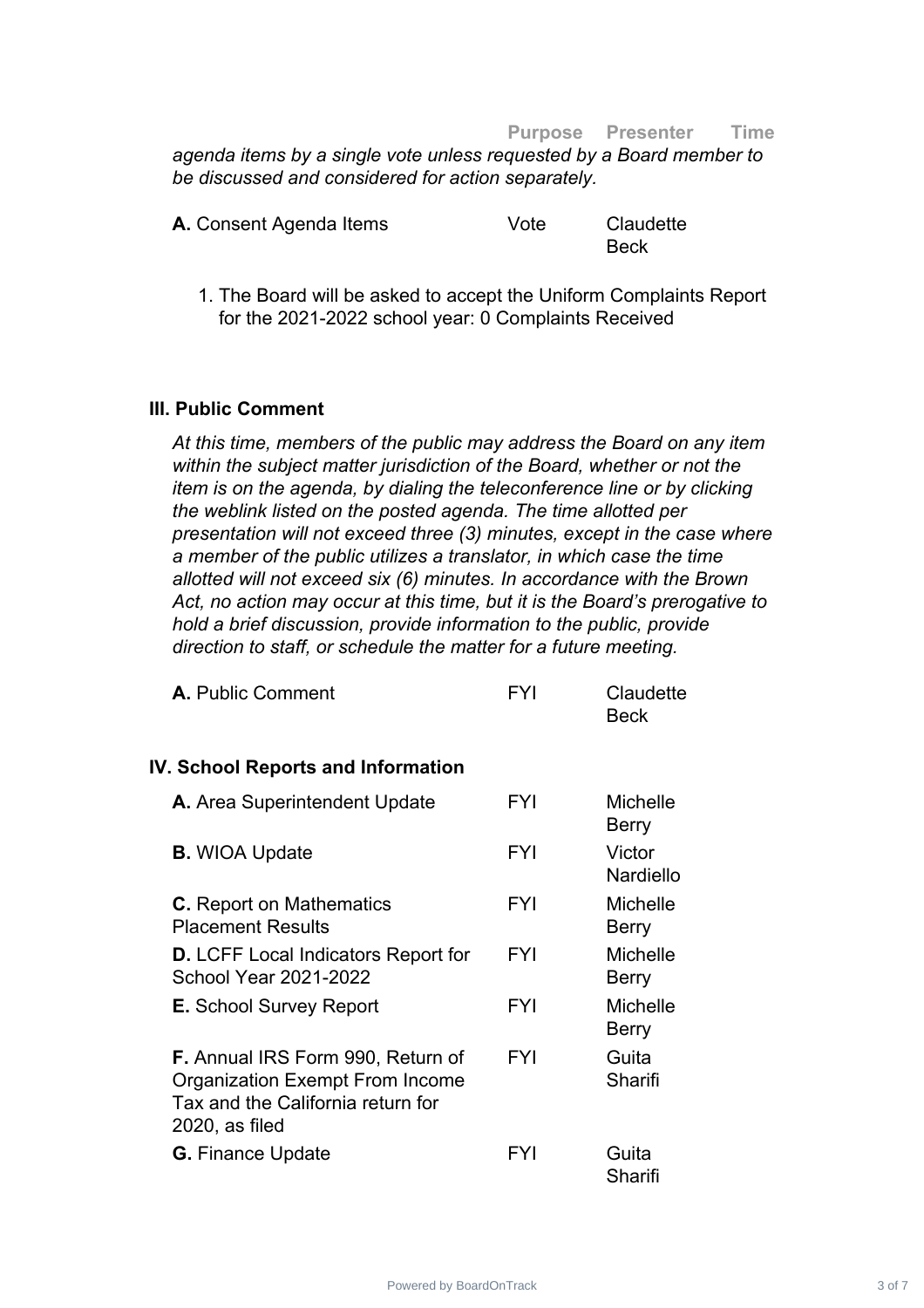| H. Area Superintendent Performance<br><b>Review (Evaluation Tool for school</b><br>year 2022-2023), First Read                                                                                                                                                                                                                                                                       | <b>Purpose</b><br><b>FYI</b> | <b>Presenter</b><br><b>Jeff</b><br>Martineau | <b>Time</b> |
|--------------------------------------------------------------------------------------------------------------------------------------------------------------------------------------------------------------------------------------------------------------------------------------------------------------------------------------------------------------------------------------|------------------------------|----------------------------------------------|-------------|
| V. Public Hearing                                                                                                                                                                                                                                                                                                                                                                    |                              |                                              |             |
| A. Open Public Hearing                                                                                                                                                                                                                                                                                                                                                               | Vote                         | Claudette<br><b>Beck</b>                     |             |
| <b>B.</b> The Board will hold a public<br>hearing to solicit the<br>recommendations and comments of<br>members of the public regarding the<br><b>Budget Overview for Parents and the</b><br><b>Local Control Accountability Plan</b><br>(LCAP) for the 2022-2023 school<br>year                                                                                                      | <b>Discuss</b>               | <b>Michelle</b><br><b>Berry</b>              |             |
| <b>C.</b> Close Public Hearing                                                                                                                                                                                                                                                                                                                                                       | Vote                         | Claudette<br><b>Beck</b>                     |             |
| <b>VI. Action Items</b>                                                                                                                                                                                                                                                                                                                                                              |                              |                                              |             |
| A. The Board will be asked to<br>confirm its acknowledgement that<br>Claudette Beck, Michael R. Adams,<br>Victoria Hancock and Mike Molloy,<br>have been reappointed as members<br>of the Board of Directors by<br><b>Educational Advancement</b><br>Corporation, the sole member of<br>Antelope Valley Learning Academy,<br>Inc. for the term July 1, 2022 through<br>June 30, 2023 | Vote                         | Legal                                        |             |
| <b>B.</b> The Board will be asked to re-<br>authorize the Corporate Officers and<br>Senior Administration to make all<br>reasonable and necessary business<br>arrangements, and enter into all<br>reasonable and necessary<br>transactions, including but not limited<br>to, contracts with vendors,<br>employees, consultants and others                                            | Vote                         | Claudette<br><b>Beck</b>                     |             |
| <b>C.</b> The Board will be asked to re-<br>authorize the Corporate Officers to<br>award discretionary incentives to<br>employees at various sundry times                                                                                                                                                                                                                            | Vote                         | Claudette<br><b>Beck</b>                     |             |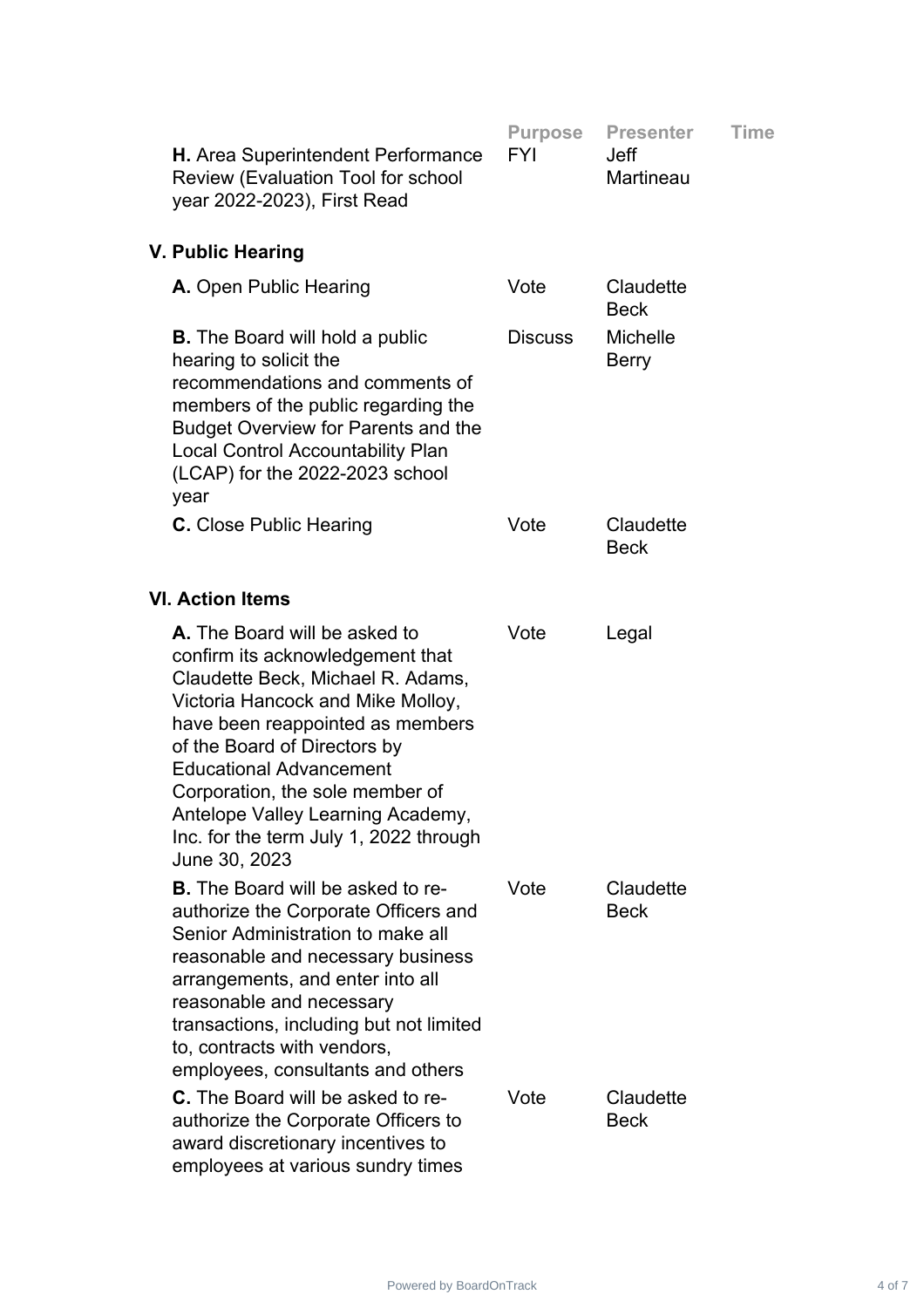|                                                                                                                                                                                                                             | <b>Purpose</b> | <b>Presenter</b>                | <b>Time</b> |
|-----------------------------------------------------------------------------------------------------------------------------------------------------------------------------------------------------------------------------|----------------|---------------------------------|-------------|
| <b>D.</b> The Board will be asked to<br>approve the Local Control Funding<br>Formula (LCFF) for school year<br>2022-2023, which drives the primary<br>source of funding for the charter<br>school                           | Vote           | Guita<br>Sharifi                |             |
| <b>E.</b> The Board will be asked to<br>approve the Education Protection<br>Account (EPA) spending<br>determinations                                                                                                        | Vote           | Guita<br>Sharifi                |             |
| <b>F.</b> The Board will be asked to<br>approve the Budget for the 2022-<br>2023 fiscal year                                                                                                                                | Vote           | Guita<br>Sharifi                |             |
| <b>G.</b> The Board will be asked to<br>approve the Budget Overview for<br>Parents and the Local Control<br>Accountability Plan (LCAP) for the<br>2022-2023 school year                                                     | Vote           | <b>Michelle</b><br>Berry        |             |
| <b>H.</b> The Board will be asked to<br>approve the school's Title I federal<br>addendum for Schoolwide Program<br>for the 2022-2023 fiscal year                                                                            | Vote           | <b>Michelle</b><br><b>Berry</b> |             |
| <b>I.</b> The Board will be asked to approve<br>the Consolidated Application process<br>and submission for all reports<br>required for the 2022-2023 school<br>year                                                         | Vote           | <b>Michelle</b><br><b>Berry</b> |             |
| <b>J.</b> The Board will be asked to renew<br>a Revolving Line of Credit (RLOC)<br>from Hanmi Bank for the 2022-2023<br>school year, as needed, to maintain<br>adequate cash flow pursuant to the<br><b>RLOC</b> provisions | Vote           | Guita<br>Sharifi                |             |
| K. The Board will be asked to<br>approve obtaining a loan from LLAC<br>during the 2022-2023 fiscal year, as<br>needed to maintain adequate cash<br>flow, pursuant to promissory note<br>provisions with applicable interest | Vote           | Guita<br>Sharifi                |             |
|                                                                                                                                                                                                                             |                |                                 |             |

# **VII. Additional Corporate Officers and Board Members' Observations and Comments**

| <b>A.</b> Observations and Comments | <b>FYI</b> | Claudette   |
|-------------------------------------|------------|-------------|
|                                     |            | <b>Beck</b> |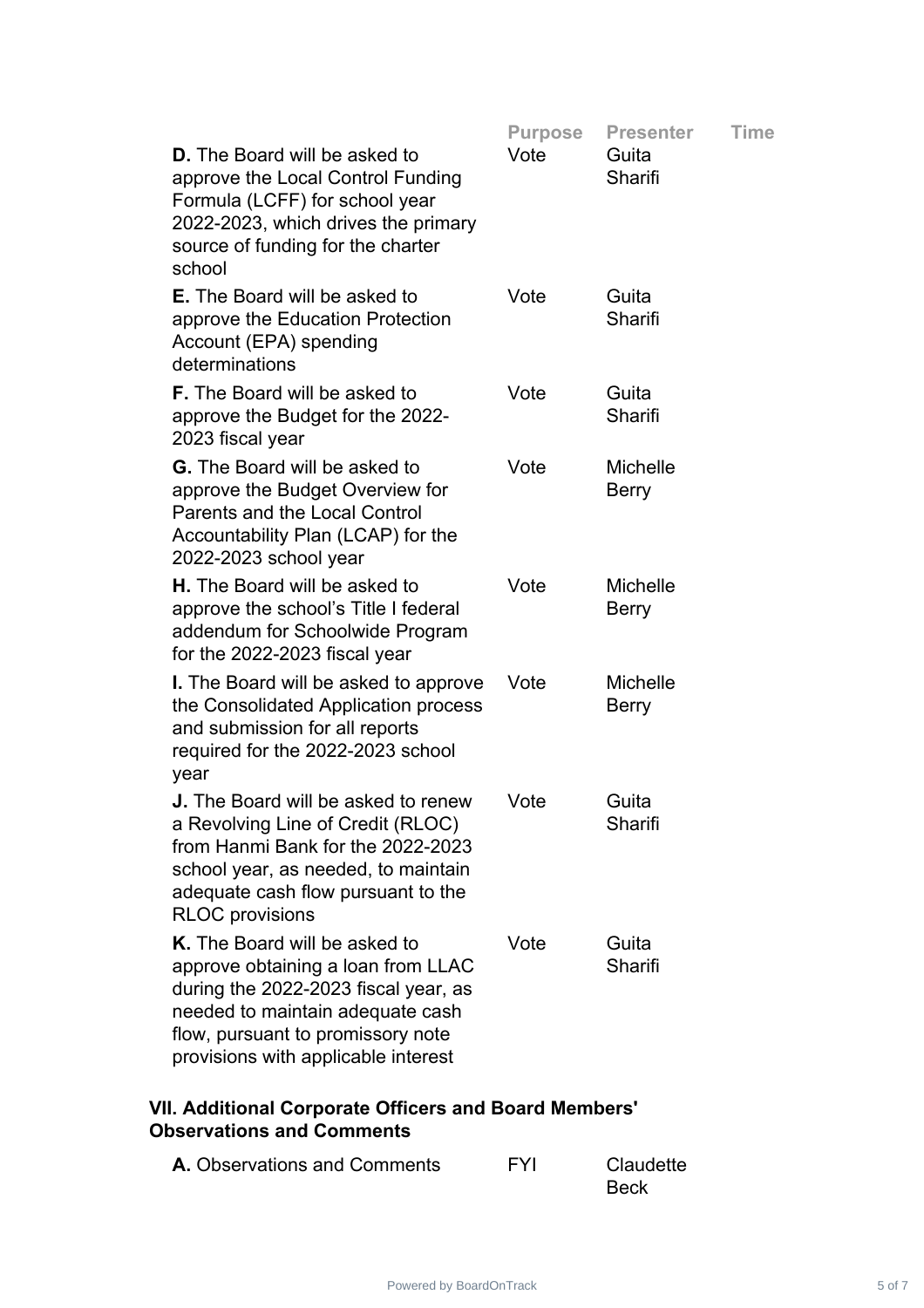#### **VIII. Closed Session**

| A. Adjourn open public Board      | Vote | Claudette   |
|-----------------------------------|------|-------------|
| meeting to go into closed session |      | <b>Beck</b> |

- 1. CONFERENCE WITH LEGAL COUNSEL—EXISTING LITIGATION (Government Code § 54956.9(d)(1).) Name of Case: William Rice vs. Unified Protective Services, Inc., et al., Los Angeles Superior Court Case Number: 20STCV25615
- 2. PUBLIC EMPLOYEE DISCIPLINE/DISMISSAL/RELEASE (Government Code section 54957(b).)

| <b>B.</b> Adjourn closed session and<br>reconvene to open public Board<br>meeting        | Vote       | Claudette<br><b>Beck</b> |
|------------------------------------------------------------------------------------------|------------|--------------------------|
| <b>C.</b> Report of action taken or<br>recommendations made in closed<br>session, if any | <b>FYI</b> | Claudette<br><b>Beck</b> |
| IX. Closing Items                                                                        |            |                          |
| A. Next Board Meeting Date: July 19,<br>1:30 <sub>pm</sub>                               | <b>FYI</b> | Claudette<br><b>Beck</b> |
|                                                                                          |            |                          |
| <b>B.</b> Adjourn Meeting                                                                | Vote       | Claudette<br><b>Beck</b> |

**Accommodations.** All meetings of the Board of Directors are held in compliance with the Americans with Disabilities Act of 1990. Requests for disability-related modifications or accommodations, or translation services, in order to enable all individuals to participate in the Charter School's open and public meetings shall be made by contacting Soliman Villapando at (661) 272-1225 at least twenty four (24) hours before the scheduled meeting.

**Non-Discrimination**. The Charter School prohibits discrimination, harassment, intimidation, and bullying based on the actual or perceived characteristics of disability, gender, gender identity, gender expression, nationality, national origin, ancestry, race or ethnicity, color, religion, sex, sexual orientation, immigration status, potential or actual parental, family or marital status, age, or association with an individual who has any of the aforementioned